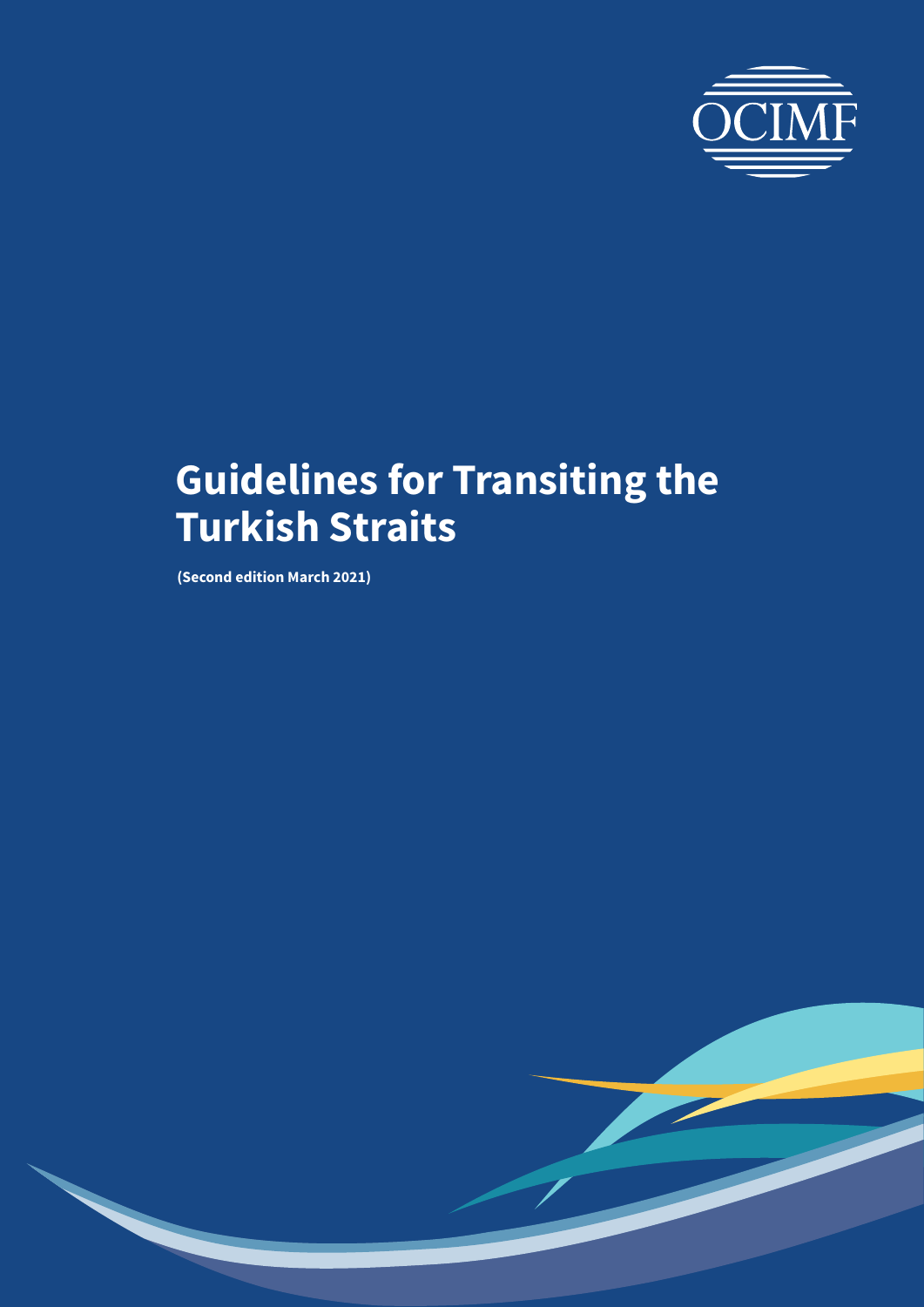Issued by the

#### **Oil Companies International Marine Forum**

29 Queen Anne's Gate London SW1H 9BU United Kingdom Telephone: +44 (0)20 7654 1200 Email: [enquiries@ocimf.org](mailto:enquiries@ocimf.org)

[www.ocimf.org](http://www.ocimf.org)

#### **Second edition March 2021**

© Oil Companies International Marine Forum

#### **The Oil Companies International Marine Forum (OCIMF)**

Founded in 1970, the Oil Companies International Marine Forum (OCIMF) is a voluntary association of oil companies having an interest in the shipment and terminalling of crude oil, oil products, petrochemicals and gas, and includes companies engaged in offshore marine operations supporting oil and gas exploration, development and production.

Our vision is a global marine industry that causes no harm to people or the environment.

Our mission is to lead the global marine industry in the promotion of safe and environmentally responsible transportation of crude oil, oil products, petrochemicals and gas, and to drive the same values in the management of related offshore marine operations. We do this by developing best practices in the design, construction and safe operation of tankers, barges and offshore vessels and their interfaces with terminals and considering human factors in everything we do.

#### **Terms of Use**

While the advice given in this information paper ("Paper") has been developed using the best information currently available, it is intended purely as guidance to be used at the user's own risk. No responsibility is accepted by the Oil Companies International Marine Forum ("OCIMF"), the membership of OCIMF or by any person, firm, corporation or organisation (who or which has been in any way concerned with the furnishing of information or data, the compilation or any translation, publishing, supply or sale of the Paper) for the accuracy of any information or advice given in the Paper or any omission from the Paper or for any consequence whatsoever resulting directly or indirectly from compliance with, or adoption of or reliance on guidance contained in the Paper even if caused by a failure to exercise reasonable care.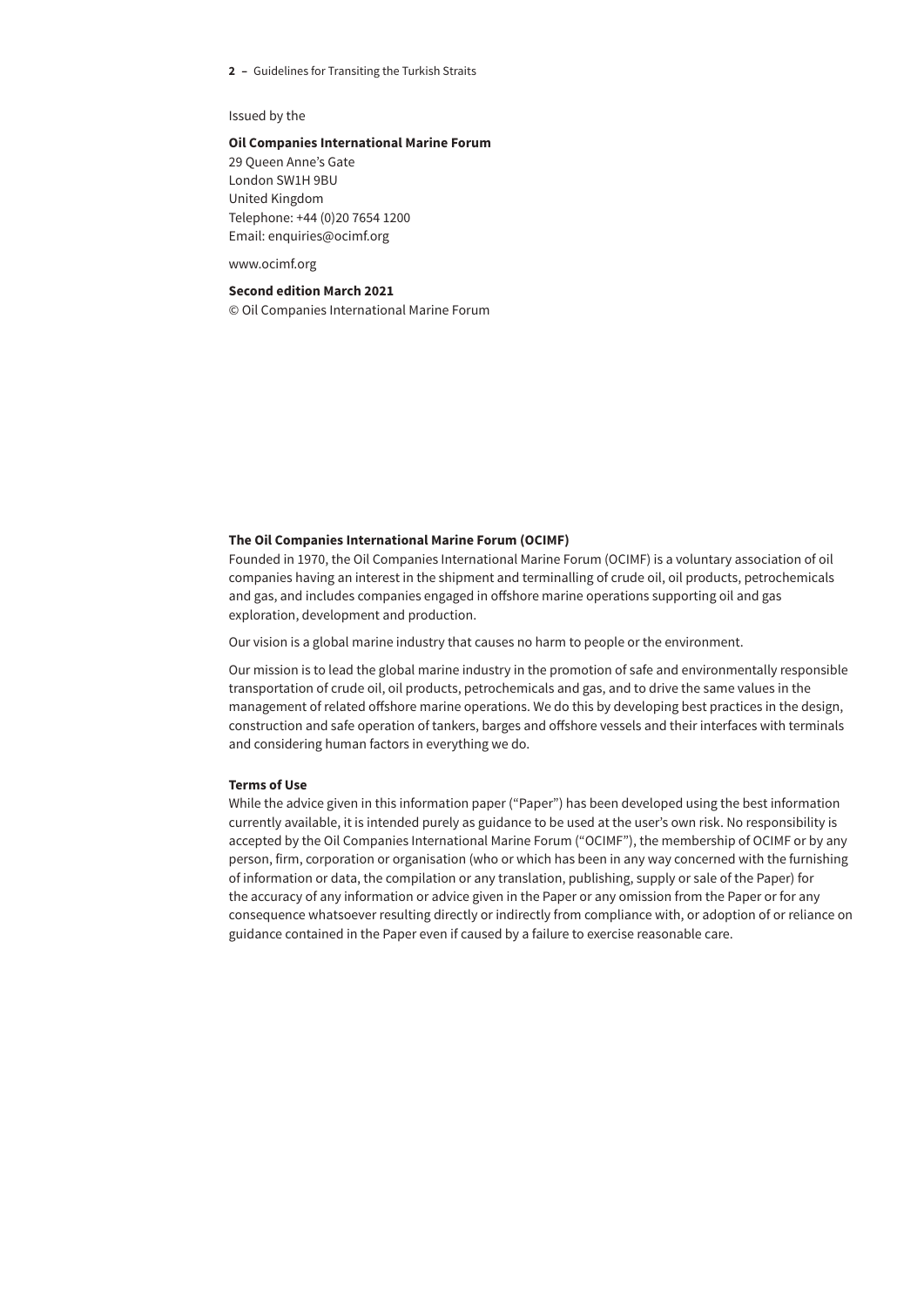# **Contents**

| Glossary             |                                                           | 4  |
|----------------------|-----------------------------------------------------------|----|
| <b>Abbreviations</b> |                                                           | 6  |
| <b>Bibliography</b>  |                                                           |    |
|                      |                                                           |    |
| 1                    | <b>Introduction</b>                                       | 8  |
| 1.1                  | <b>Purpose and scope</b>                                  | 8  |
| 1.2                  | <b>The Turkish Straits</b>                                | 8  |
|                      | 1.2.1 The Istanbul Strait (the Bosphorus)                 | 9  |
|                      | 1.2.2 The Çanakkale Strait (the Dardanelles)              | 10 |
|                      | 1.2.3 Open sea approaches                                 | 10 |
|                      | 1.2.4 The Sea of Marmara                                  | 11 |
|                      | 1.2.5 Services available in the Straits                   | 11 |
| $\mathbf{2}$         | <b>Regulations and traffic systems</b>                    | 12 |
| 2.1                  | <b>Current Turkish regulations</b>                        | 12 |
| 2.2                  | <b>Turkish Straits Vessel Traffic Service</b>             | 12 |
| 2.3                  | <b>Traffic Separation Scheme</b>                          | 13 |
| 2.4                  | <b>IMO recommendations 1995</b>                           | 13 |
| 3                    | <b>Causes of transit delays</b>                           | 13 |
| 4                    | <b>Risks of transiting the Turkish Straits</b>            | 14 |
| 5                    | <b>Recommendations for transiting the Turkish Straits</b> | 15 |
| 5.1                  | High-level risk management                                | 15 |
| 5.2                  | Passage planning                                          | 16 |
| 5.3                  | Recommendations for pilotage service                      | 17 |
| 6                    | <b>Emergency services</b>                                 | 18 |
| 6.1                  |                                                           | 18 |
|                      | <b>Emergency response capabilities</b>                    |    |
| 6.2                  | Oil spill response                                        | 19 |
| 6.3                  | Salvage                                                   | 19 |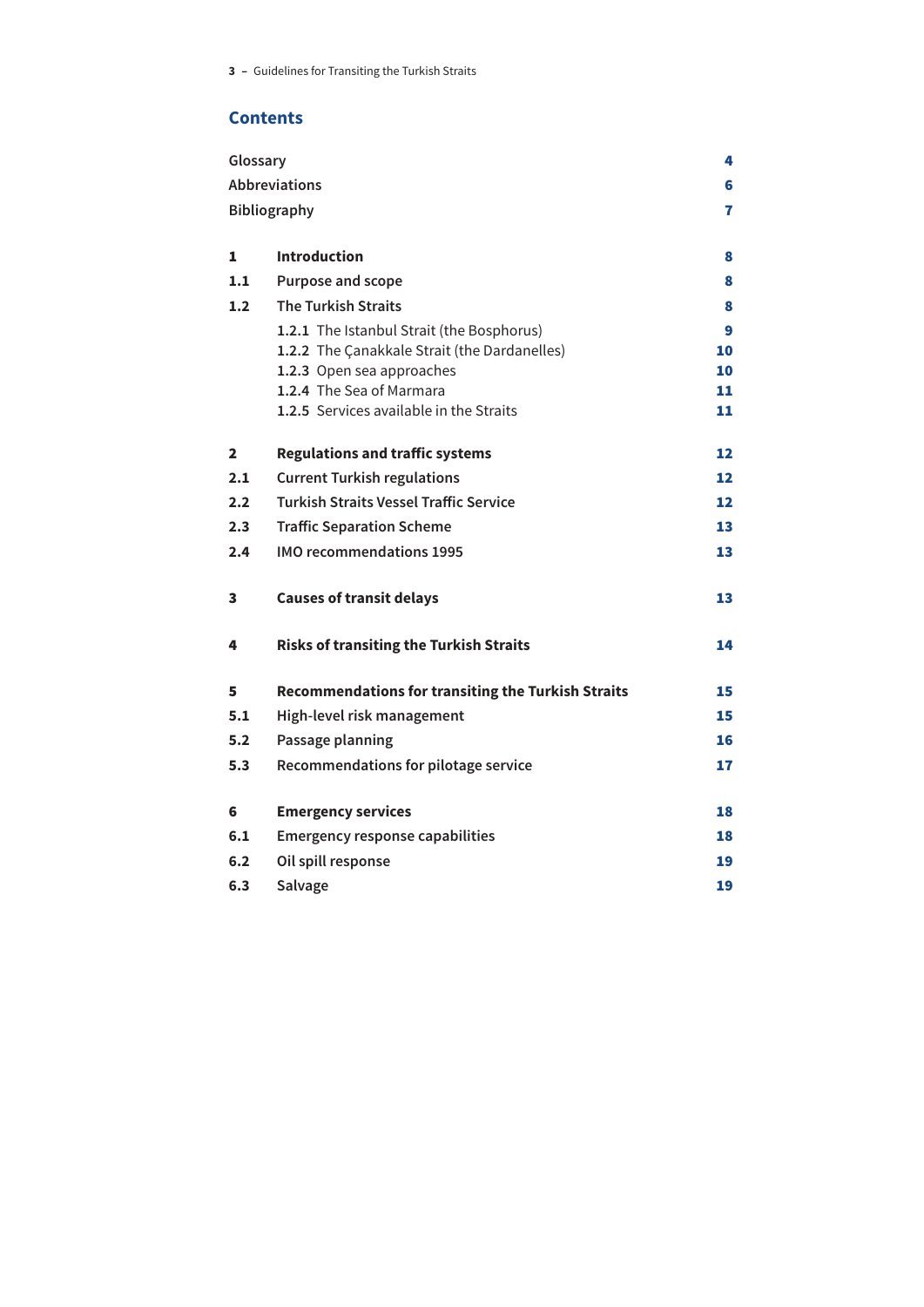#### <span id="page-3-0"></span>**Glossary**

Active escort A tug made fast to the stern of a vessel.

**Best practice** OCIMF views this as a method of working or procedure to aspire to as part of continuous improvement.

By day Between sunrise and sunset.

**By night** Between sunset and sunrise.

Casualty A casualty includes the death of or injury to a person, loss or material damage to a ship, the stranding of a ship, pollution or the potential for pollution.

Controlled zone An area at the entrance to the Turkish Straits where vessels must register their arrival. As per current rules, it is an area of 20 nautical miles or 2 hours, whichever comes first. There is also an obligation to report as per arrival notification to the Turkish Straits VTS area (TSVTS).

**Dangerous cargo** According to the IMO's IMDG code, class 3 cargoes and all cargoes described in classes 1, 2, 5.1, 5.2, 6.2 and 7 or those not gas freed.

Deep Draught Vessel A vessel with a deepest draught of 15 metres or more.

**Guidance** Provision of advice or information by OCIMF.

Hazard Any event or object that could cause harm.

Hazardous conditions Conditions that may directly cause an accident that causes harm to people or the environment.

Large vessel/large tanker A vessel with length overall of 200 metres or more.

Maritime casualty An event or sequence of events that occurred directly in connection with the operation of a ship, and resulted in:

- The death of, or serious injury to, a person.
- The loss of a person from a ship.
- The loss, presumed loss or abandonment of a ship.
- Material damage to a ship.
- The ship being unfit to proceed or requiring Flag State approval or a condition of class before it can proceed.
- At sea, a breakdown of the ship that requires towage.
- The stranding or disabling of a ship, or the involvement of a ship in a collision.
- Material damage to marine infrastructure external of a ship that could seriously endanger the safety of the ship, another ship or any individual.
- Pollution caused by damage to a ship.

Maritime incident An event, or sequence of events that occurred directly in connection with the operation of a ship, that do not meet the criteria to be classified as a marine casualty but that endangered or, if not corrected would endanger, the safety of the ship, its occupants or any other person or the environment. Examples of marine incidents include:

- Close-quarters situations where urgent action was required to avoid collision.
- Any event that had the potential to result in a serious injury.
- A fire that did not result in material damage.
- An unintended temporary grounding on soft mud, where there was no risk of stranding or material damage.
- A person overboard who was recovered without serious injury.
- Snagging of fishing gear resulting in a dangerous heel.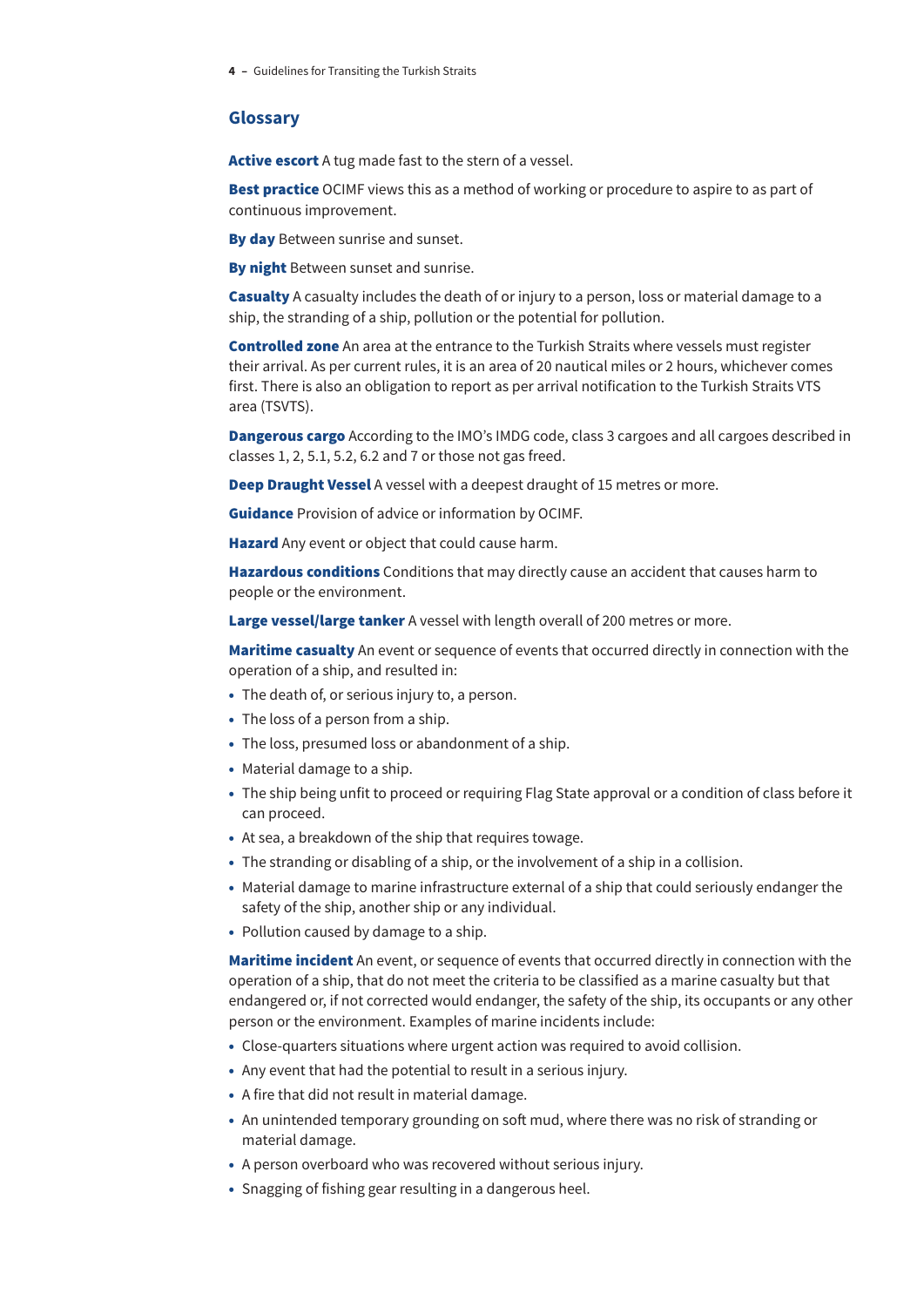New Instructions New Instructions for the Application of the 1998 Rules.

Pilot An individual employed by a ship, with detailed knowledge of a port approach or dangerous navigational area, and who uses that knowledge to assist with the conduct of that vessel and ensure its safe passage through the area.

Pilotage Navigational passage of a vessel under the conduct of a marine pilot.

**Precautionary area** An area where vessels should be navigated with caution, but are not managed by the Vessel Traffic Service.

Recommendations OCIMF supports and endorses a particular method of working and procedure.

Vessel Restricted in their Ability to Manoeuvre in the Traffic Separation Scheme A vessel which from the nature of her work is restricted in her ability to manoeuvre as required by COLREGs and is therefore unable to keep out of the way of another vessel. Additionally, this term applies to vessels with LOA of more than 150 metres or draft of more than 10 metres.

Turkish Straits The Istanbul Strait (Bosphorus), the Canakkale Strait (Dardanelles) and the Sea of Marmara, and the coastline surrounding these areas.

Vessel in transit Under Turkish regulations, a vessel that is not bound for a Turkish port and that does not have a stopover of more than 168 hours, excluding involuntary waiting time.

**Vessel operator** The owner of a ship or any other organisation or person, such as the manager or the bareboat charterer, who has assumed responsibility for operating the ship from the ship owner, including the duties and responsibilities imposed by the ISM Code.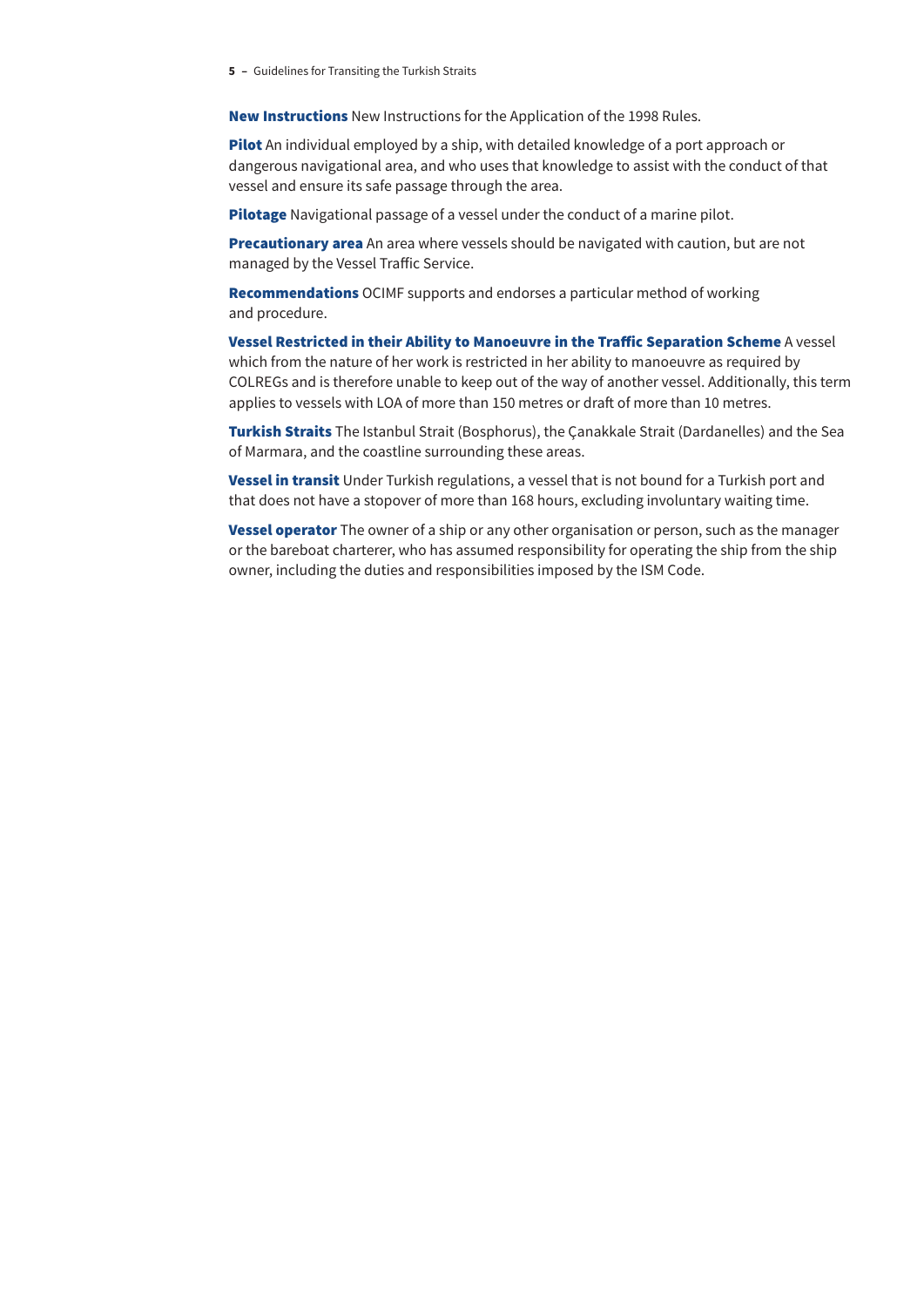# <span id="page-5-0"></span>**Abbreviations**

| <b>AIS</b>     | Automatic Identification System                                               |  |
|----------------|-------------------------------------------------------------------------------|--|
| <b>BTC</b>     | Baku-Tbilisi-Ceyhan                                                           |  |
| <b>COLREGS</b> | International Regulations for Preventing Collisions at Sea                    |  |
| <b>CPR</b>     | Common Pool Resource                                                          |  |
| <b>DGCS</b>    | Directorate General of Coastal Safety                                         |  |
| <b>ECDIS</b>   | Electronic Chart Display and Information System                               |  |
| <b>ERV</b>     | <b>Emergency Response Vessel</b>                                              |  |
| <b>ICS</b>     | International Chamber of Shipping                                             |  |
| <b>IMO</b>     | International Maritime Organization                                           |  |
| <b>LNG</b>     | <b>Liquefied Natural Gas</b>                                                  |  |
| <b>LOA</b>     | Length Overall                                                                |  |
| <b>LOF</b>     | Lloyd's Open Form                                                             |  |
| <b>NUC</b>     | Not Under Command                                                             |  |
| <b>OSRL</b>    | Oil Spill Response Limited                                                    |  |
| <b>RAM</b>     | Restricted in Ability to Manoeuvre                                            |  |
| <b>SAR</b>     | Search and Rescue                                                             |  |
| <b>SLA</b>     | Service Level Agreement                                                       |  |
| <b>STS</b>     | Ship-to-Ship                                                                  |  |
| <b>TSS</b>     | <b>Traffic Separation Scheme</b>                                              |  |
| <b>TSVTS</b>   | Turkish Straits Vessel Traffic Service (also abbreviated as TBGTH in Turkish) |  |
| <b>TUBRAP</b>  | <b>Turkish Straits Reporting System</b>                                       |  |
|                | <b>TURKS 2015</b> Turkish Salvage Agreement                                   |  |
| <b>VLCC</b>    | Very Large Crude Carrier                                                      |  |
| <b>VTS</b>     | <b>Vessel Traffic Service</b>                                                 |  |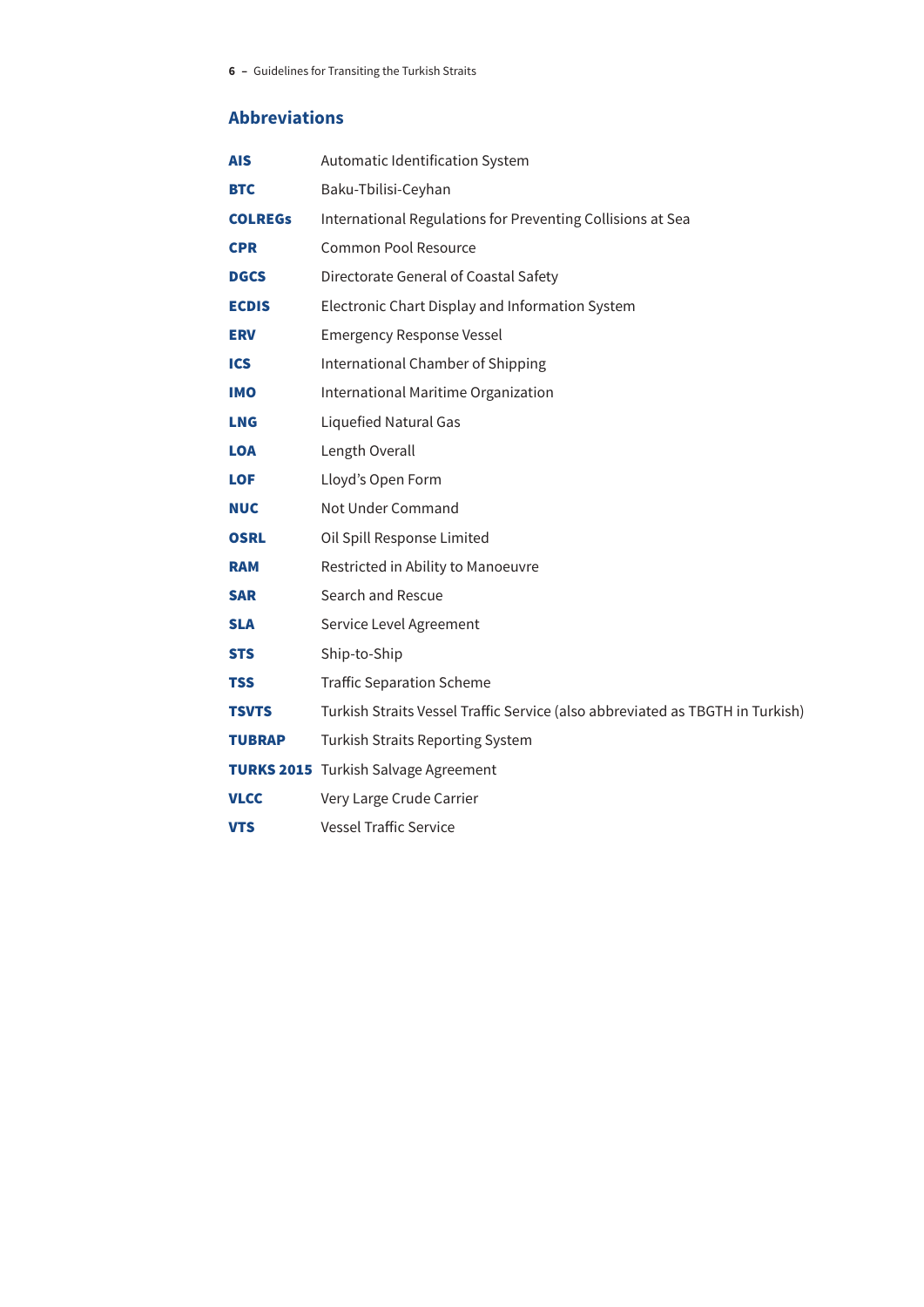### <span id="page-6-0"></span>**Bibliography**

*Bridge Procedures Guide* (ICS)

#### **Turkish regulations**

*Maritime Traffic Regulations for the Turkish Straits and the Marmara Region (1994) Maritime Traffic Regulations for the Turkish Straits and the Marmara Region (1998) New Instructions for the Application of the 1998 Rules (2002) New Instructions for the Application of the 1998 Rules (2012) Turkish Salvage Agreement (TURKS 2015) (2015) New Instructions for the Application of the 1998 Rules (2018)*

#### **UK Hydrographic Office**

*Chart 5506: Mariners' Routeing Guide, Turkish Straits, Strait of Istanbul and Southern Approaches*

*Chart 5507: Mariners' Routeing Guide, Turkish Straits, Strait of Çanakkale*

#### **Useful websites**

#### **Directorate General of Coastal Safety (Kıyı Emniyeti Genel Müdürlüğü)**

Provides Turkish Straits maritime traffic information, transit times and information on emergency response services. [www.kiyiemniyeti.gov.tr](http://www.kiyiemniyeti.gov.tr)

**International Petroleum Industry Environmental Conservation Association (IPIECA)** Tiered preparedness and response. <https://www.ipieca.org/resources/good-practice/tiered-preparedness-and-response/>

#### **Republic of Turkey – Ministry of Foreign Affairs**

Note on Turkish Straits and includes vessel transit statistical information. <http://www.mfa.gov.tr/the-turkish-straits.en.mfa>

**Turkish Naval Forces Office of Navigation, Hydrography and Oceanography (ONHO)** [www.shodb.gov.tr](http://www.shodb.gov.tr)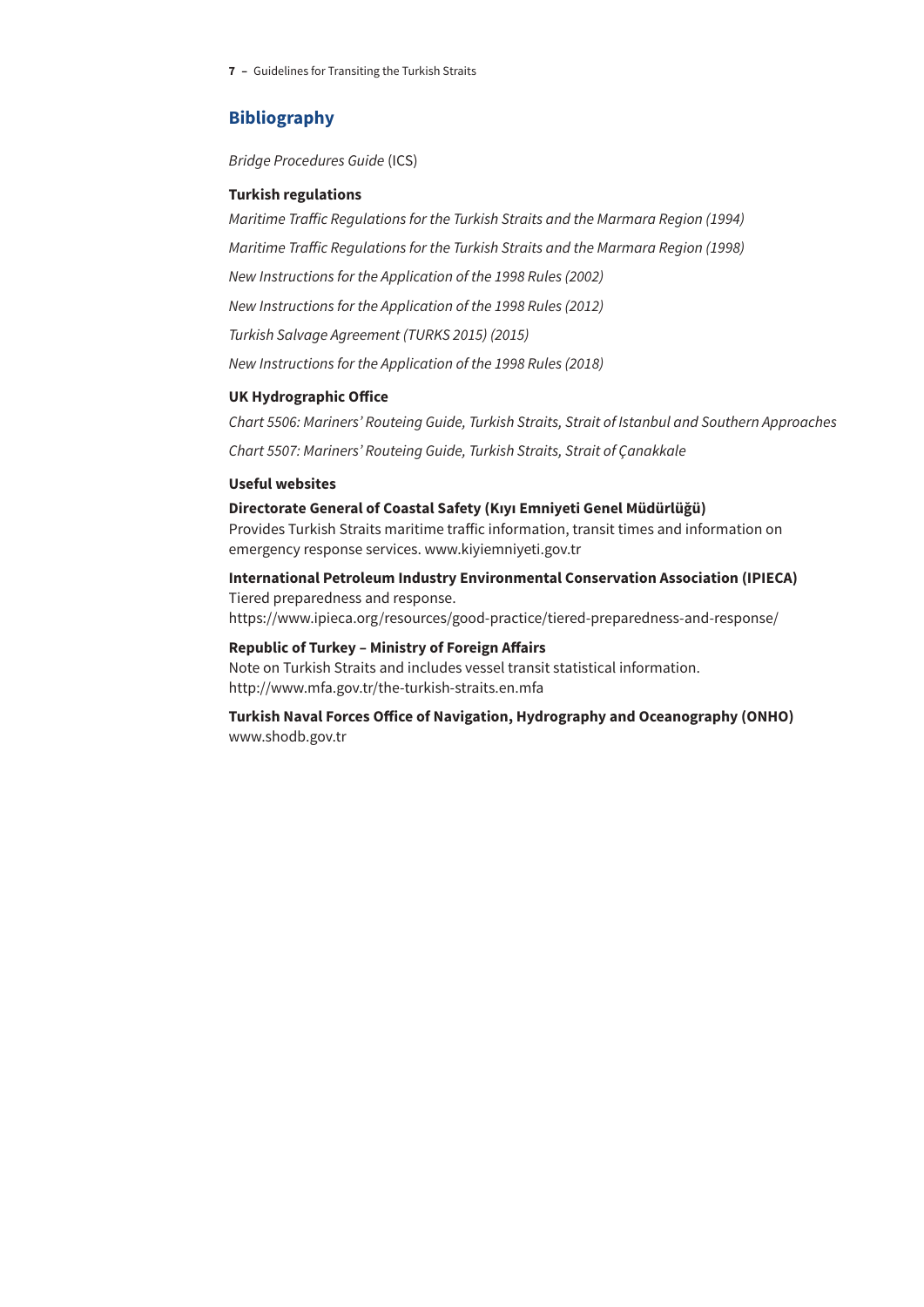# <span id="page-7-0"></span>**1 Introduction**

# **1.1 Purpose and scope**

This information paper provides guidance for vessel operators considering a transit of their tankers through the Turkish Straits. OCIMF neither endorses nor discourages transiting the Turkish Straits, but this information paper provides additional guidance for companies when developing their own risk assessments.

OCIMF member companies and some ship managers develop their own guidelines for transiting Turkish Straits based on detailed risk assessments. These guidelines comply with Turkish Straits regulations and may contain additional measures to mitigate specific risks identified based on risk assessments.

The effect of the interaction of company guidelines with the regulations can be unhelpful to all parties (for example, if vessels forego their allotted transit slots and interrupt scheduling, because transit conditions do not meet specific company criteria). To avoid this, OCIMF recommends that members work to the common guidelines described in this information paper, which are consistent and fully integrated with the Turkish regulations. It is important to note that Turkish Straits regulations are revised from time to time and the latest versions are to be adhered to before planning for any transit.



# **1.2 The Turkish Straits**

**Figure 1:** *Map of the Turkish Straits*

The Turkish Straits are some of the busiest waterways in the world. They are the only waterway connection between the Black Sea and the Mediterranean Sea and more than 3% of the global oil supply passes through them. On average, 50,000 vessels per year transit through the Istanbul Strait (also referred to as the Bosphorus) and the Çanakkale Strait (also referred to as the Dardanelles), or approximately 130 vessels per day, with around 20% being oil tankers or gas carriers. The average size of vessels and cargo carried has steadily increased and, therefore, so has the overall level of risk.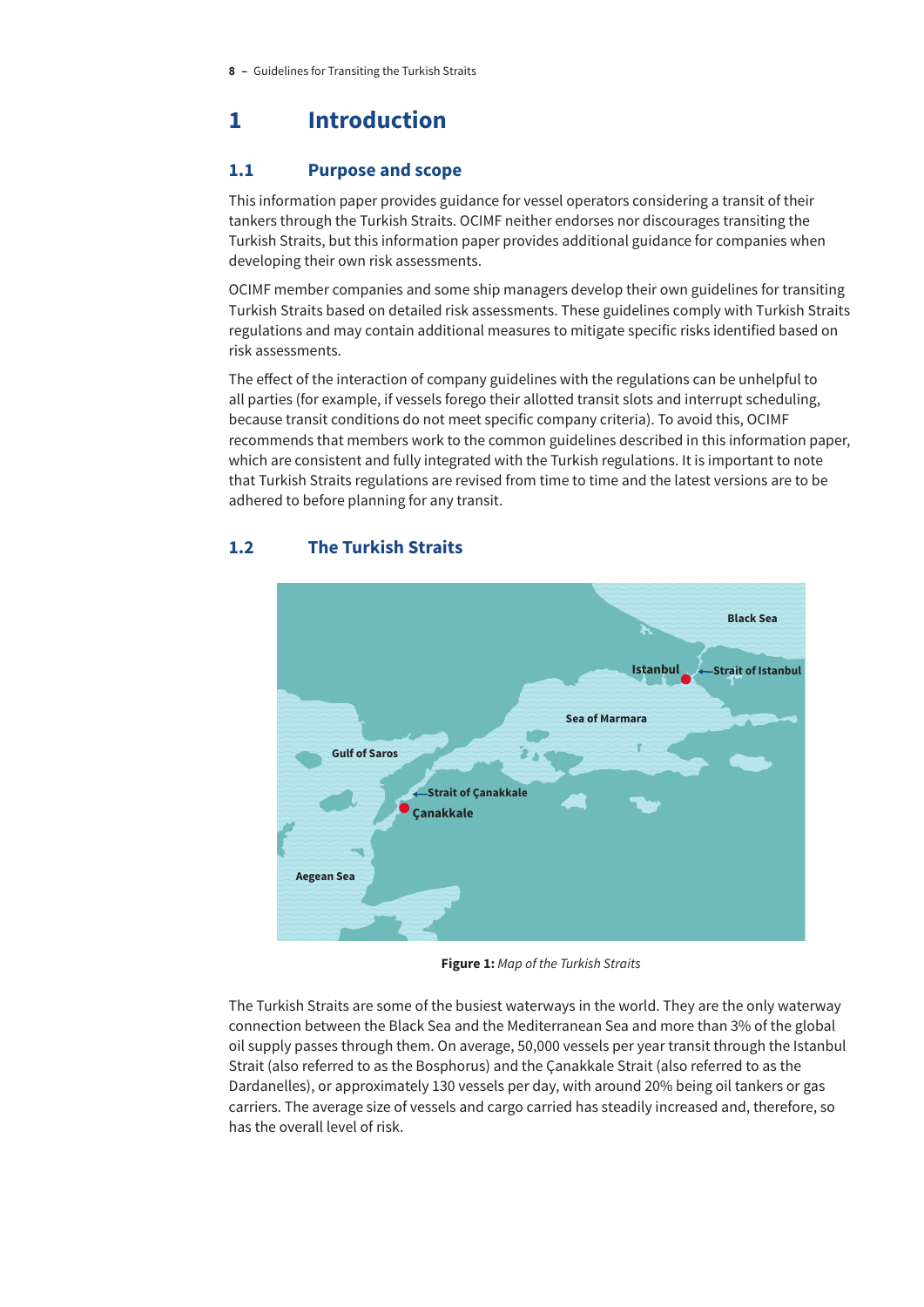#### <span id="page-8-0"></span>**1.2.1 The Istanbul Strait (the Bosphorus)**



**Figure 2:** *Map of the Istanbul Strait*

The Istanbul Strait is approximately 17 nautical miles long and about 700 metres wide at the narrowest point. It contains several major turns that can obscure oncoming traffic and requires course alterations of up to 80 degrees.

Companies are advised to monitor weather forecasts in advance and include details of wind direction and expected current flow in the passage plan, particularly when it comes to un-piloted ships.

Currents in the Strait can be strong and variable in direction. The general surface current flows from the Black Sea to the Mediterranean at an average speed of two to four knots but can reach seven knots in strong northerly winds. Strong southerly winds can weaken or even reverse the surface current (called the 'Orkoz'). A northbound sub-surface current, caused by the Black Sea's lower density compared to the Aegean Sea, flows between two and nine metres below the surface at speeds of up to three knots. There is significant turbulence and eddies where the currents mix. This can result in unpredictable navigational conditions, which can cause the waterway to close.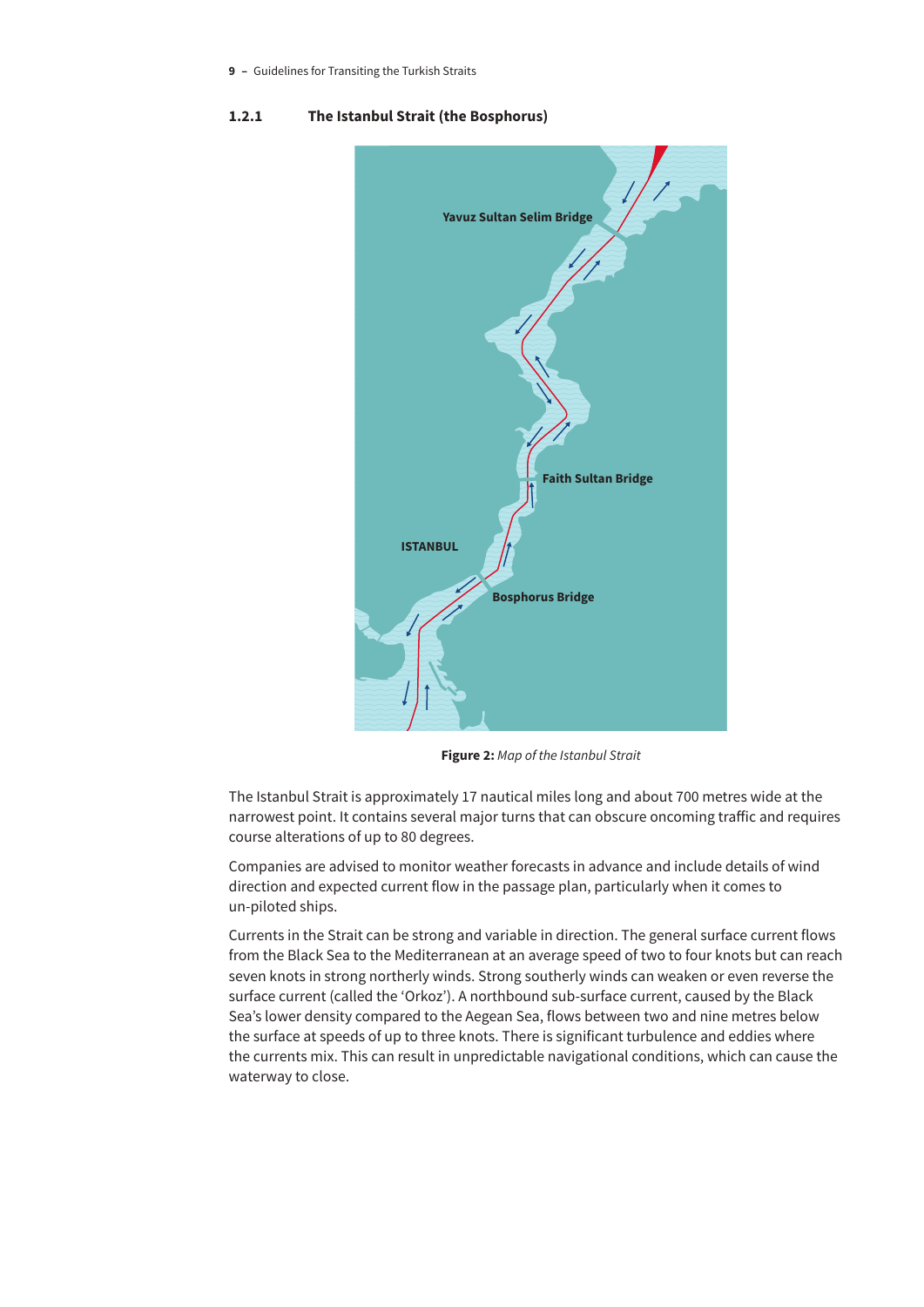<span id="page-9-0"></span>The Strait bisects the city of Istanbul (which has a population of over 17 million). The conurbation extends along the Strait and results in considerable background light at night, in which the navigation lights of vessels can be obscured, and navigational lights, buoys and beacons are not easily spotted. Ferries and other local traffic conduct around 2,500 crossings a day. These craft are required to give way to transiting vessels. Fishing takes place within the Straits both by day and night (although fishing is not permitted in the designated traffic lanes).



### **1.2.2 The Çanakkale Strait (the Dardanelles)**

**Figure 3:** *Map of the Çanakkale Strait*

The Çanakkale Strait is approximately 37 nautical miles long. The passage is generally straightforward except for two significant turns near the city of Çanakkale, where the Strait reaches its narrowest point (about 1,300 metres). Navigation is therefore less hazardous than in the Istanbul Strait, although there are strong currents (up to 5 knots), eddies and countercurrents throughout.

A limited number of passenger and car ferries run daily between Çanakkale on the eastern side and Eceabat and Kilitbahir on the western side. The rest of the Strait passes through a sparsely populated region, with very little shore background light at night.

A new bridge is under construction close to the northern end of Çanakkale Strait and navigators should be aware of the construction activity ongoing as well as future impact on navigation including air draft and safe water considerations.

#### **1.2.3 Open sea approaches**

The open sea approaches to the entrance of each strait have no serious geographical hazards. However, current Vessel Traffic Service (VTS) rules require vessels to enter a controlled zone to register their arrival before entering the Straits. Vessels may then either anchor or return to sea while waiting for their allotted transit time. The anchorages and offshore waiting areas are exposed to the prevailing weather and are subject to significant congestion in the event of closure of the Straits, for example, due to poor visibility. The largest congregation of waiting vessels tends to be at the Aegean entrance to the Çanakkale Strait.

Masters have reported that while waiting for passage northbound through the Çanakkale Strait during the winter, there is a predominant northeasterly wind. Bozcaada Island offers good shelter for anchoring in ballast condition, if prolonged waiting period is envisaged.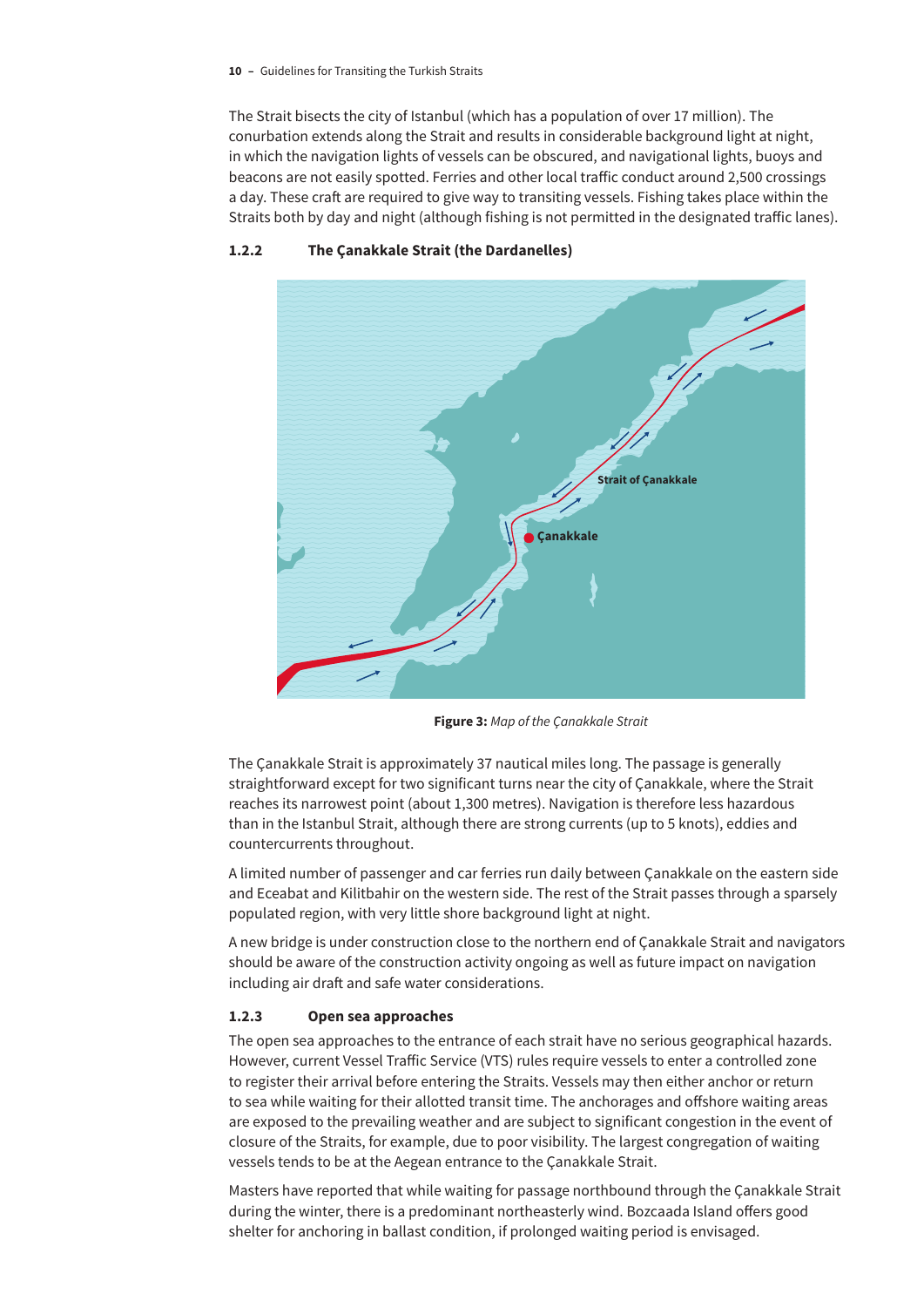<span id="page-10-0"></span>The Black Sea entrance to the Istanbul Strait has only limited anchorage areas, all of which are unprotected from the prevailing weather. Large tankers approaching this entrance are usually fully loaded and wait well offshore for their allocated transit time.

Masters have reported that ships are adrift north of the Traffic Separation Scheme (TSS) entrance. Care is required to avoid close quarters with other vessels during periods of low visibility. There might be fog in the approaches, but not in the Istanbul Strait itself. In an emergency, anchoring is possible on the European side of the Strait entrance, although the area is overcrowded with very little sea room.

Transits are suspended for vessels carrying dangerous/hazardous cargo when visibility is less than 1 mile and for all vessels when visibility is less than 0.5 miles. When normal transits resume, the number of vessels preparing to enter the Straits increases the risk of collision.

#### **1.2.4 The Sea of Marmara**

The Sea of Marmara lies between the Istanbul Strait and the Çanakkale Strait. The transit distance is about 110 nautical miles and does not have any significant navigational hazards. In the Sea of Marmara, the approaches to the two Straits tend to be more congested than the open sea approaches. The approach to the Çanakkale Strait has limited anchorage space, which is close to the traffic lanes. This can result in hazardous conditions if, for example, a vessel drags its anchor in heavy weather.

Experienced Masters report that, when possible, it is recommended to avoid anchoring north of the southwest-bound lane, and instead to cross the TSS and drift at a safe location south of the TSS. This area offers good protection from the weather conditions and has a lower traffic density. However, on completion of drifting, enough time must be allowed to recross the TSS lane and join the southwest-bound lane.

The approach to the Istanbul Strait is next to the Port of Istanbul and is usually very crowded, with merging traffic lanes and a precautionary area in the immediate approaches. (A precautionary area is an area where Masters are warned to proceed with caution, but it is not managed by the VTS.)

There is a high number of ships including many small vessels and large tankers either anchored or adrift waiting to join the northbound transit.

#### **1.2.5 Services available in the Straits**

While ship-to-ship (STS) transfer equipment is not available in the Straits for major operations, it is available in the Black Sea. STS service providers maintain equipment at Sevastopol and additional equipment is available in Piraeus.

Repair facilities are available at Tuzla Shipyard, where the dry dock can accommodate vessels up to Very Large Crude Carrier (VLCC) size. Repair facilities are also available at Yalova Shipyard.

Slop reception facilities are available at Çanakkale and also at Istanbul anchorage.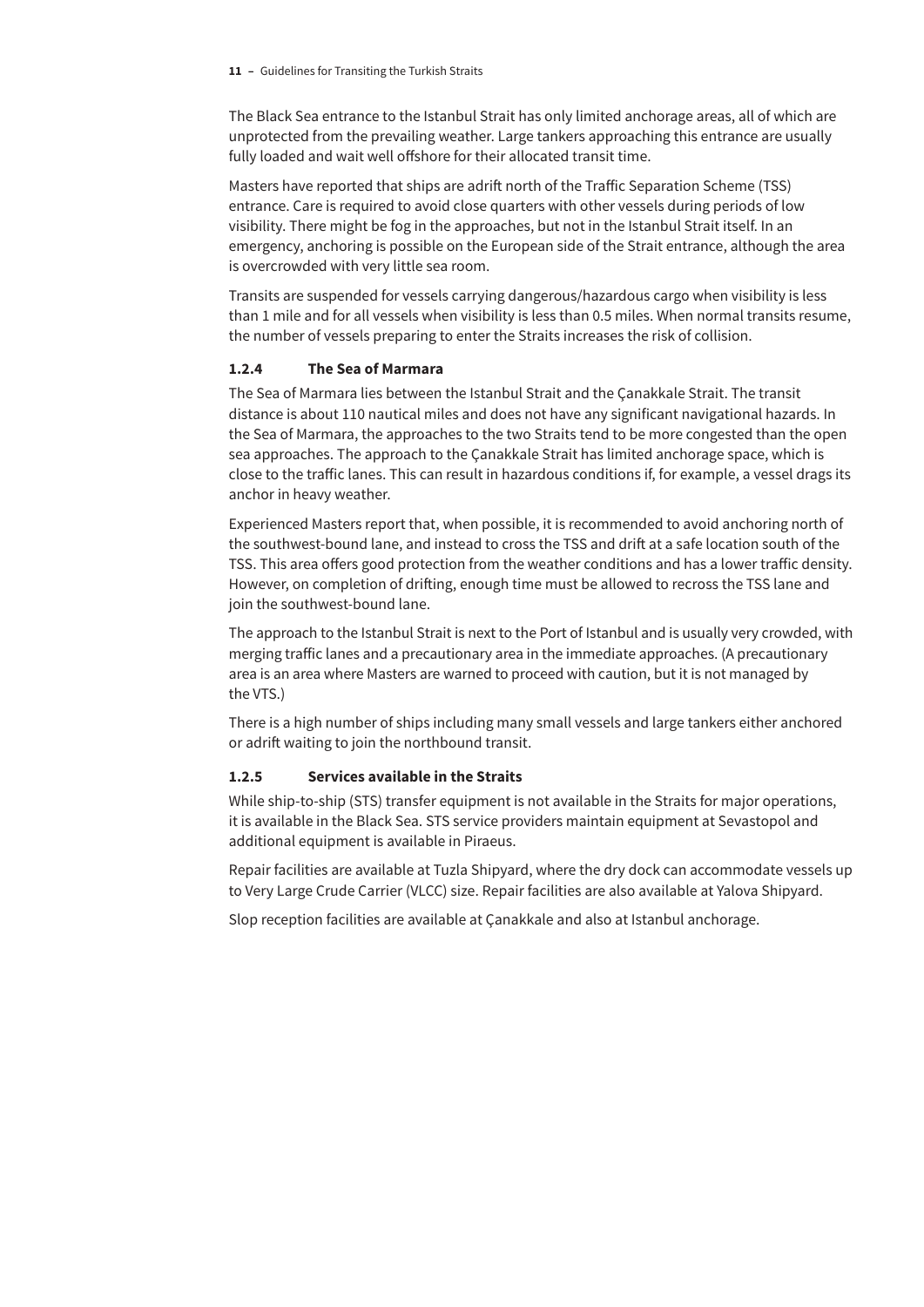# <span id="page-11-0"></span>**2 Regulations and traffic systems**

# **2.1 Current Turkish regulations**

The Montreux Convention of 1936 set out the general principle of freedom of navigation through the Turkish Straits for all merchant vessels by day and night. However, vessels transiting the Turkish Straits must follow certain regulations and traffic systems. To be considered a vessel in transit, the vessel must not be bound for a Turkish port or have a stopover of more than 168 hours (7 days), excluding any involuntary waiting time.

The transit status of vessels passing the Turkish Straits without any commercial stop will not change if their stay exceeds 168 hours (7 days) due to weather conditions or due to traffic passage planning made by the Turkish Straits VTS (also called TBGTH in Turkish) centres. Pilotage and towage are optional in the Turkish Straits. See latest regulations that make recommendations on this topic.

Turkey introduced two key safety measures in 1994 after several serious marine casualties. The first was a TSS, which was adopted by the International Maritime Organization (IMO) in 1995. The second was the Maritime Traffic Regulations for the Turkish Straits and the Marmara Region. These regulations are designed to control traffic in the Straits to ensure safe navigation and protect life, property and the environment. They are intended to apply to all vessels in the region. These regulations were updated in 1998 and, along with the New Instructions for the Application of the 1998 Rules (New Instructions) issued in 2002, make up the current legislation.

The New Instructions suspend all traffic in poor visibility conditions. One-way traffic is implemented for vessels 150 metres or longer transiting in both the Istanbul and Çanakkale, with the exception of passenger ships, livestock carriers and warships. In practice, however, this is only enforced for vessels that are 200 metres or longer.

The regulations define vessels carrying dangerous cargo as those carrying petroleum and its derivatives, as well as vessels that are not loaded and not gas-free but that have previously carried dangerous cargo. Any such vessel that is more than 200 metres long is also considered a restricted vessel and can only transit in daylight.

This information paper captures recommendations at the time of publishing. Reference must be made to the latest version of Turkish Straits Vessel Traffic Service (TSVTS) for updated regulations and associated changes.

# **2.2 Turkish Straits Vessel Traffic Service**

The TSVTS provides information, navigational assistance and traffic organisation services. Its objectives are marine traffic safety and environmental protection. The TSVTS carries out strategic planning, monitoring and managing traffic, provides information and assistance and coordinates rescue and salvage services.

The TSVTS currently divides the Turkish Straits into seven sectors: four for the Istanbul Strait and three for the Çanakkale Strait. The Sea of Marmara lies between the Istanbul and Çanakkale Straits. Each sector is monitored and controlled by a VTS operator.

Breakdown of Straits is as follows:

- Istanbul Strait: Türkeli, Kandilli, Kadıköy, Marmara.
- Çanakkale Strait: Kumkale, Nara, Gelibolu.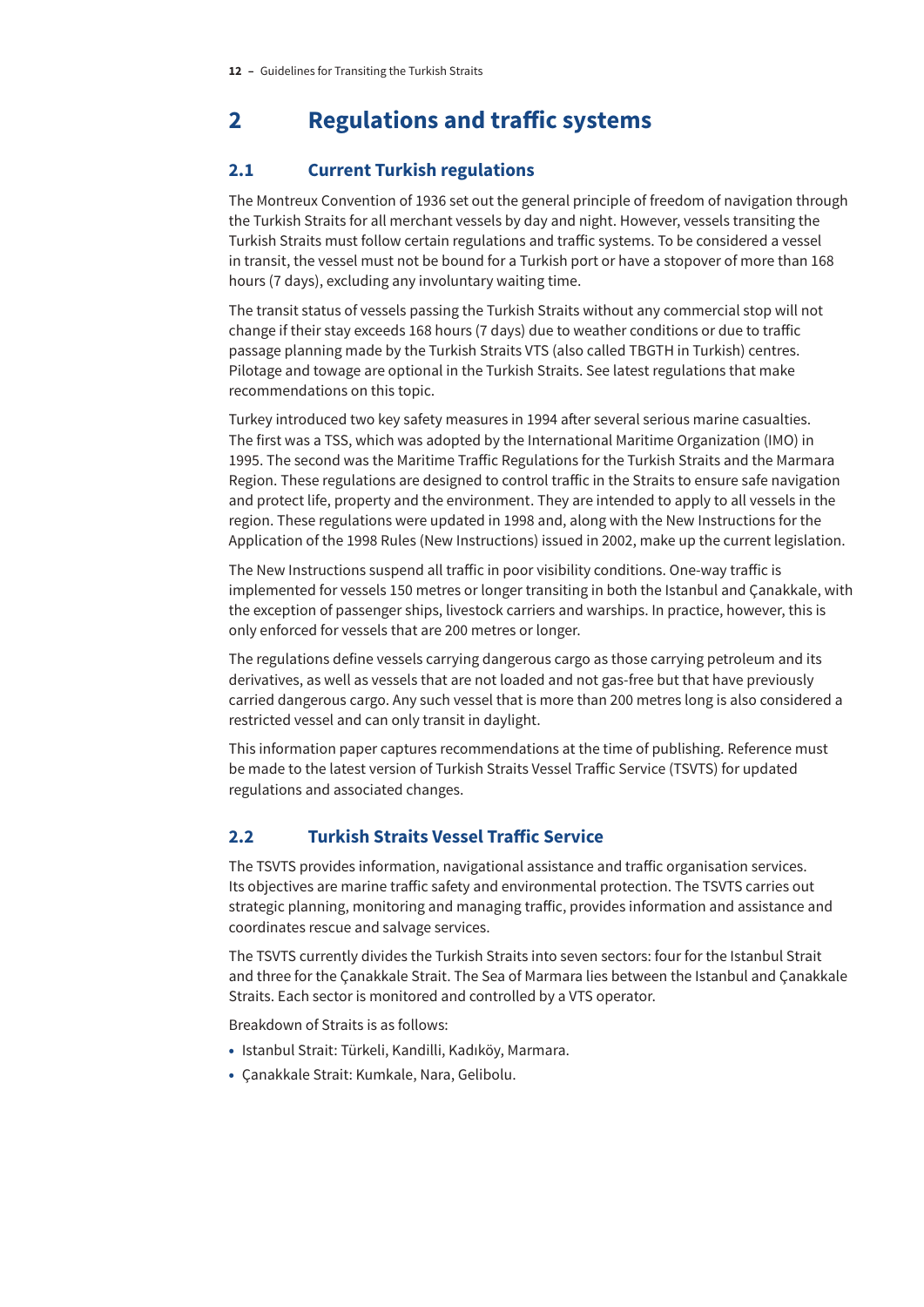### <span id="page-12-0"></span>**2.3 Traffic Separation Scheme**

The scheme provides two clearly defined lanes for vessels using the Straits to help prevent vessels from meeting head-on. The TSS is monitored by the TSVTS, which informs transiting vessels of the traffic situation in their vicinity. When leaving Çanakkale (Gelibolu) to enter the Sea of Marmara, there is a very narrow separation and the VTS sometimes allows vessels to enter the opposite lane. Note that the pilot disembarks well in advance of the charted pilot station and the Çanakkale ferry crossing routes. Ask the pilot to clarify the traffic situation before leaving the bridge.

The TSS has been adopted by the IMO and is subject to rule 10 of the International Regulations for Preventing Collisions at Sea (COLREGs). Although OCIMF are not aware of significant rogue traffic, vessels should always be aware of the fact that other vessels might not be complying with the rules and regulations for transit.

Traffic grouping for vessels transiting in the same direction is strictly enforced each day, as long as there are enough vessels waiting at the entrance. Traffic switches direction to make the best use of daylight hours. There are now intervals of at least 75 minutes between restricted vessels, and non-dangerous/hazardous cargo vessels are allowed to transit between these slots. The time interval depends on the speed of the transiting vessels. Many of the vessels that are less than 200 metres in length are river going with shallow draft and are underpowered. Unfortunately, many Masters declare higher transit speeds than their vessel can realistically achieve under the influence of strong currents during northbound transit. The minimum required distance between vessels is 8 cables. This is subject to change and at the discretion of the VTS, depending on congestion.

When one-way traffic is imposed by the VTS in the Istanbul Strait, the TSS is suspended. When this occurs, all vessels are no longer bound by the TSS as laid down on the chart and may navigate in any part of the Strait, in accordance with COLREGs rule 9. This is usually the case when a loaded Suezmax tanker transits the Istanbul Strait southbound.

# **2.4 IMO recommendations 1995**

The percentage of vessels that do not use a pilot is still only around 50%, regardless of whether they are tankers or large vessels. Any collision in the Straits affects other ships' passage and result in closure of the Straits for a considerable length of time. Turkish coastal traders, including shallow draft river-going ships, do not tend to use a pilot consistently. Communication between pilots and the VTS is carried out in Turkish, so companies may wish to hire a translator.

# **3 Causes of transit delays**

The New Instructions, even without their strict application to vessels of 150 metres or longer, have led to substantial delays to tankers and to their commercial operations. Commercial implications are not addressed in this information paper, as they are beyond OCIMF's remit. However, awareness of these rules and their effects is important in order to understand their potential impact on safety and environmental protection.

The New Instructions have limited the total number of restricted vessel transits during winter to a maximum of seven per day. Poor weather, particularly fog, can also restrict the number of transits and cause even more delays. During the summer, the number of restricted vessels is usually capped at about nine or ten per day to allow other vessels to transit, including smaller dangerous/hazardous cargo vessels.

The delays lead to overcrowding in the anchorages and surrounding areas at the ends of each Strait, increasing the risk of collision. While vessels are drifting off Bozcaada Island or east of the Istanbul Strait TSS while waiting for their transit time, they tend to display Not Under Command (NUC) lights at night, while keeping their mast lights, side lights and stern lights on. Very few ships display Restricted in Ability to Manoeuvre (RAM) lights. This seems to be the usual accepted practice being adopted in the region. Vessels should verify with the VTS which lights need to be displayed. Vessels must display navigation lights as per COLREGS.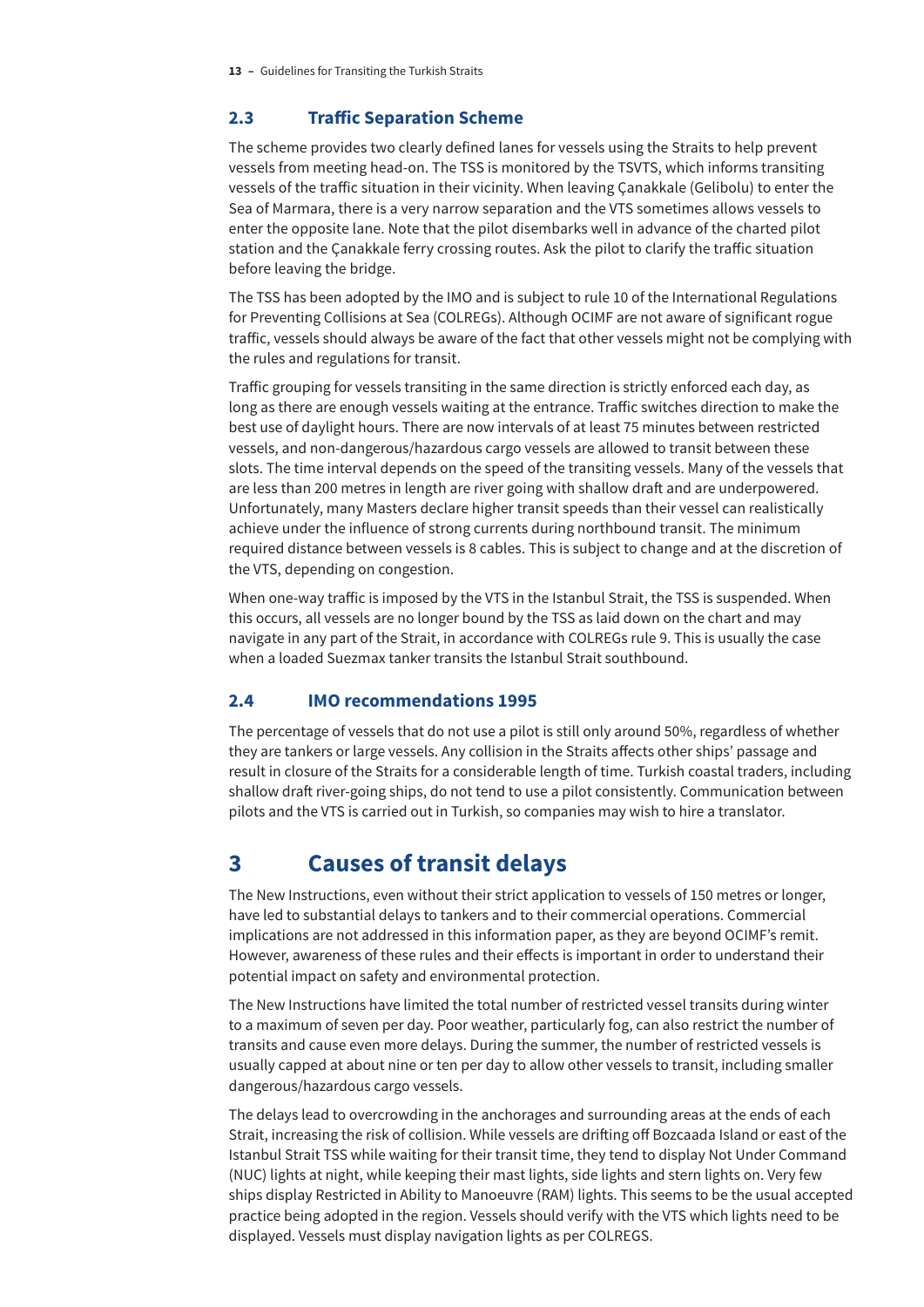<span id="page-13-0"></span>Risk assessment studies of incidents in the region, carried out by the Turkish authorities, have identified that many casualties originated from equipment or human failures on vessels carrying non-dangerous cargo, registered with Flag States associated with lower safety standards. Consequently, efforts to improve the quality of vessels that transit the Turkish Straits would reduce overall casualty risk in the Straits. This suggests that a robust regional inspection regime to enforce international conventions and regulations would be of benefit.

The current system requires restricted vessels and vessels carrying hazardous cargo to clear specific points in the Straits before similar vessels can enter from the opposite direction. Because the Çanakkale Strait is twice the length of the Istanbul Strait, the changeover from one direction to the other takes much longer. If there is a change of direction during the day, fewer restricted vessels can pass the Çanakkale Strait. Approximately 13% more restricted vessels calling at ports in the Sea of Marmara enter at the Çanakkale Strait than at the Istanbul Strait, which increases traffic congestion. Consistent traffic scheduling and transit direction is made even more difficult by the priority given to restricted vessels bound for Turkish ports. While Liquefied Natural Gas (LNG) vessels bound for Marmara ports have priority over other vessels according to Turkish Straits rules, other types of vessels do not have such priority. The Çanakkale Strait therefore has more traffic and presents more risks to vessels than the Istanbul Strait, even though the Istanbul Strait has more navigational hazards. Traffic in the Çanakkale Strait has been eased by restricting vessel transits to a single direction on alternate days.

# **4 Risks of transiting the Turkish Straits**

OCIMF members have assessed the risks of transiting Turkish Straits. From the assessments, the following conclusions have been drawn:

- The current combination of the TSS, traffic rules and the VTS means that a casualty in the Straits involving tankers over 200 metres long is now much less likely.
- While vessels 200 metres or longer can cause the largest oil spills, casualty data shows that the number of incidents that they cause and their overall pollution risk are both significantly lower than for smaller vessels. This is likely because of the current rules requiring one-way traffic.
- Analysis of incident data shows that spills are caused more often by tankers that are less than 200 metres long. Tankers of this length are less rigorously restricted and are often treated like non-dangerous/hazardous cargo vessels. Their casualty rate is about the same as that of non-dangerous/hazardous cargo vessels. Although they only account for about 10% of the transiting population, they make up 80% of the oil spill risk.
- There may be vessels transiting the area that may not be double-hull ships. Some of them may have a double-bottom cargo area but bunker tanks may not be in a protected location. This remains an area of concern.
- Tankers transiting in ballast, mainly northbound, have a much lower risk of pollution. This is partly because northbound tankers have very little cargo on board, as well as their added manoeuvrability and ease of anchoring when navigating against the prevailing currents.
- Currently, tug escort is strongly recommended for ships >200m Length Overall (LOA) for Istanbul Strait and for ships >250m LOA for Çanakkale Strait. This is especially applicable to tankers. If tug assistance is required during a transit, it takes a long time to make the connection and for the tug to influence the vessel's speed and direction. This limits the tug's ability to avert or mitigate an incident and therefore timely action is needed to ensure escort tug is asked to make fast in good time.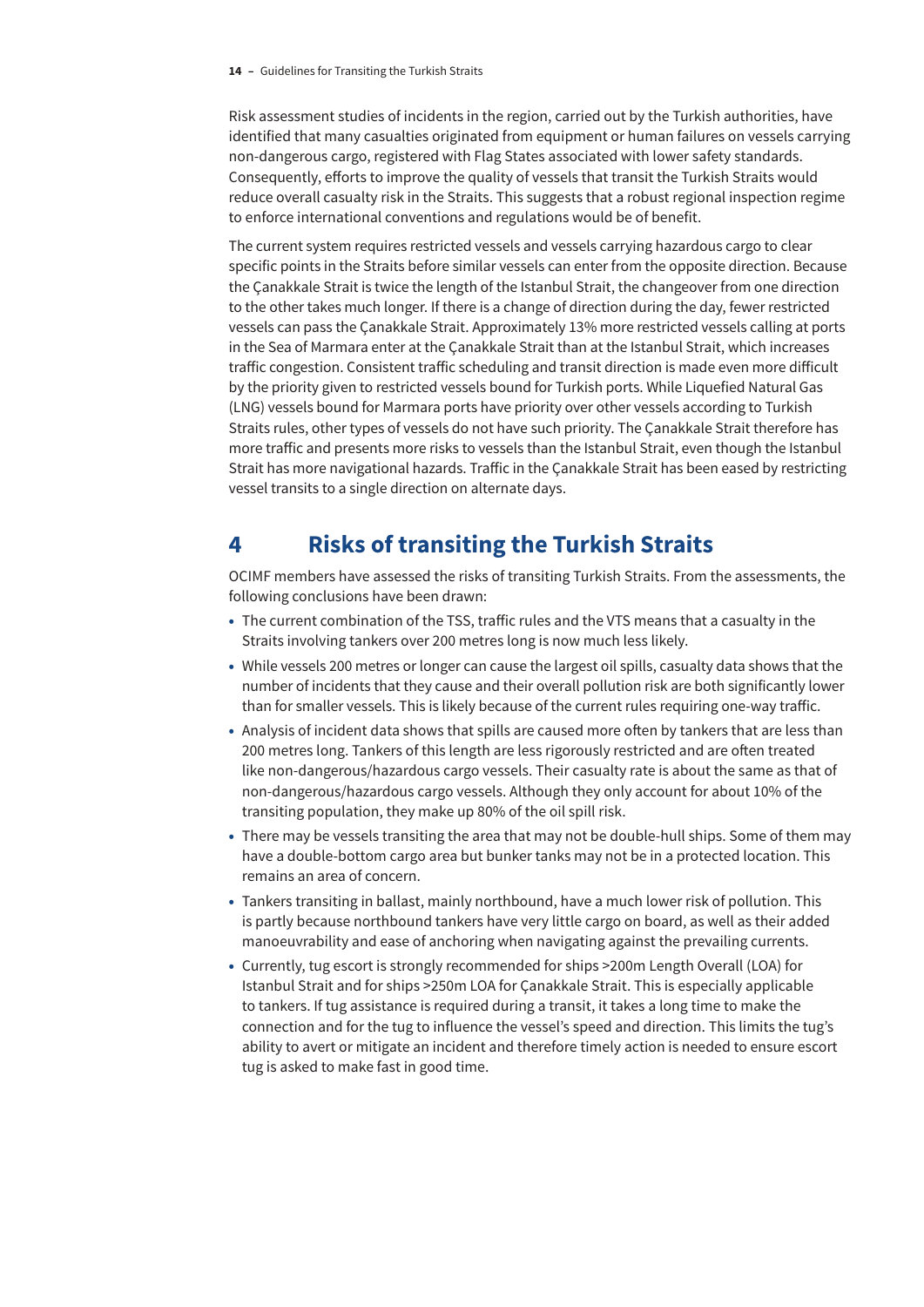# <span id="page-14-0"></span>**5 Recommendations for transiting the Turkish Straits**

# **5.1 High-level risk management**

Despite both planned and existing bypass pipelines, petroleum and other dangerous/hazardous cargo from Black Sea ports are expected to continue to pass through the Turkish Straits on their way to world markets. If new oil and gas projects are developed then transits of tankers may well increase.

Experience shows that the Turkish Straits can be transited safely. However, because of their topography and marine traffic density, the Straits have unique navigational challenges. The risks can be minimized by selecting the appropriate vessel and good navigational planning.

Recommendations:

- Senior Navigating Officers should have suitable experience and knowledge of transiting Turkish Straits.
- Vessel tonnage and carriage capacity should be optimized to reduce the total number of transits and lower overall risk.
- Conventional Suezmax class tankers 275-300 metres LOA is the maximum size that can safely navigate the Istanbul Strait with acceptable margins under normal circumstances. Tankers greater than 300 metres in length pose additional risks when transiting the Istanbul Strait. These may, however, transit through the Straits subject to strict application of additional restrictions by the administration and risk assessment by the company.
- Qualified pilot should be utilized for north and southbound transits of the Istanbul and Çanakkale Straits.
- Embarkation and disembarkation of pilots should be undertaken at IMO-designated pilot transfer locations.
- Vessels should be suitably trimmed to optimize manoeuvrability during transit. While laden, this generally means using a slight stern trim, when squat at transit speed is considered.
- Navigational best practices should be followed with particular focus on bridge manning and proper position fixing.
- Cargo and ballast operations such as ballast transfer, tank cleaning or gas freeing should not be undertaken during transit and all cargo tank lids should be secured.
- Anchoring in Istanbul anchorage should be avoided unless it is specifically needed or if calling into port.

Vessel operators with ships transitting regularly should consider approaching the Turkish Straits pilotage service provider, Turkish Maritime Incorporated, to use pilots with good understanding of vessel types and local conditions. This would include assigning a small group of pilots to the company vessels so that they become more familiar with their vessel manoeuvring characteristics and bridge procedures. This system could also be used to promote English as the usual working language for communications between the VTS and the bridge.

More detailed simulations would be needed to understand whether escort tugs should be made fast to the vessel during transit.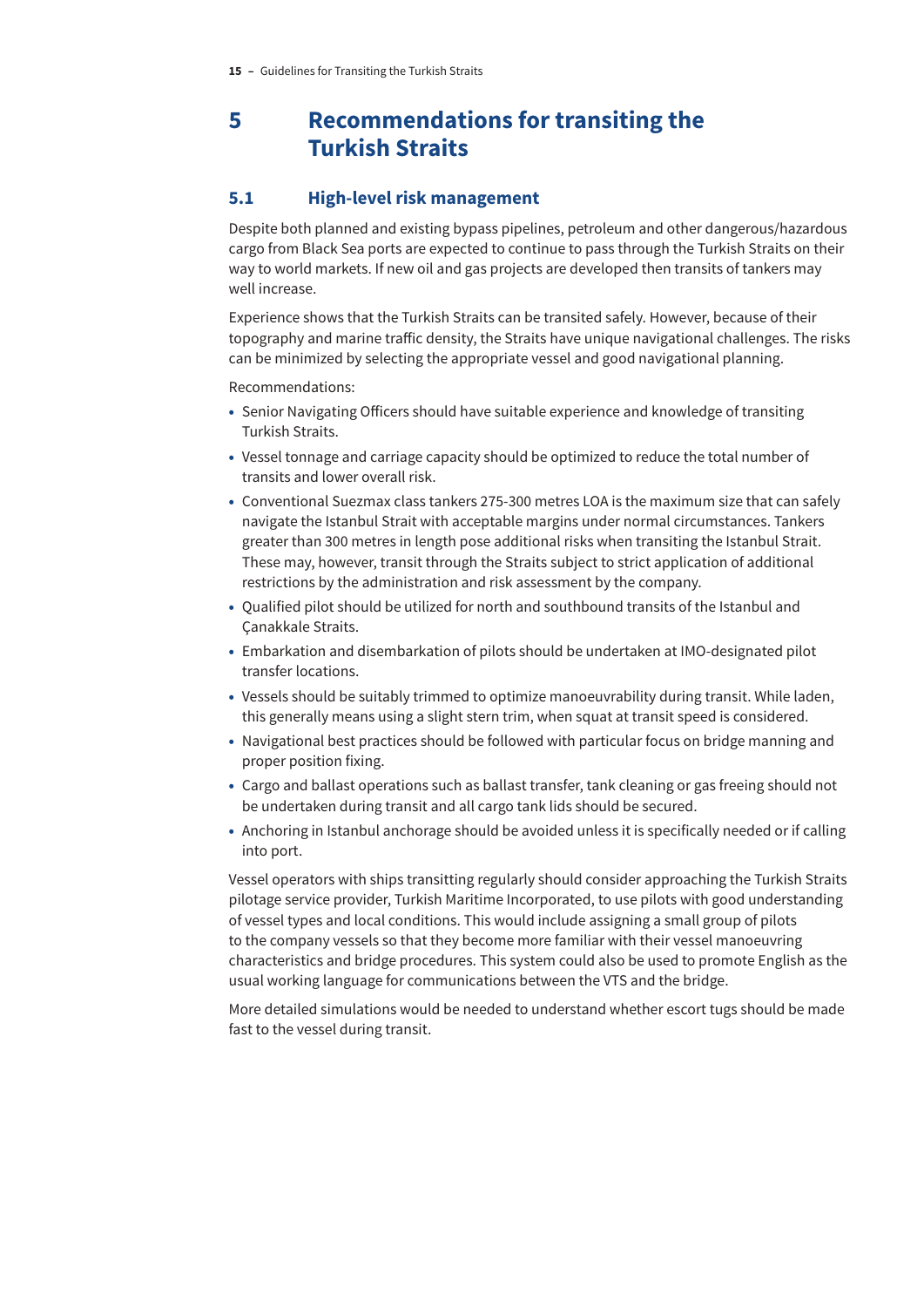# <span id="page-15-0"></span>**5.2 Passage planning**

The below are all parts of the *Turkish Straits Vessel Traffic Service User Guide* and Bridge Team Management best practices and should be followed.

A transit plan should follow the best practices described in the International Chamber of Shipping (ICS) publication *Bridge Procedures Guide* and *The Turkish Straits Vessels Traffic Service User Guide*, and should carefully consider the following:

- Consulting the following admiralty routeing charts:
	- 5506: Mariners' Routeing Guide, Turkish Straits, Strait of Istanbul and Southern Approaches.
	- 5507: Mariners' Routeing Guide, Turkish Straits, Strait of Çanakkale.
- The requirements of the Turkish Straits Reporting System (TUBRAP).
- The latest information available from the VTS.
- Timings of staged arrival for critical areas, including the Istanbul and Çanakkale Straits.
- Whether one-way or two-way traffic applies.
- Whether the vessel will transit by day or night, and choosing the right day or night conspicuous leading lines, head marks, transits, beam bearings or other equipment.
- Restricted visibility is possible in the passage, so suitable parallel indexes, clearing bearings and ranges and contingency anchorages should be chosen.
- Using an Electronic Chart Display and Information System (ECDIS) with radar overlay and selecting no-go areas/safety contour and the display of Automatic Identification System (AIS) information. If ECDIS is not carried, radar mapping the no-go areas is recommended.
- The vessel's manoeuvrability.
- Vessels navigating sharp turns with the current astern will tend to overshoot the bends and can drift out beyond the channel centreline. With the current astern, the bow and stern of long vessels may be in significantly different current regimes when they negotiate a sharp bend. This may lead to the stern being swept out towards the centre of the channel and consequently, the bow swinging in towards the shore, on the inside of the bend.
- Vessels navigating against a strong current will set rapidly to one side or the other if the vessel's head develops a significant angle to the stream. The effect is very noticeable in both Straits, particularly if the corners are cut (also called 'straight-lining' the bends). For this reason, particular care should be taken to ensure a suitable track and adequate clearance from the grounding line when approaching the points forming the inside of sharp bends.
- Local traffic (ferry routes and fishing areas). Low-powered vessels, including passenger ferries, often gather around weaker currents next to headlands. Keeping good clearance from these points helps avoid conflict with this traffic.
- Under Keel Clearance. The Straits are generally deep but ledges and isolated dangers at lesser depths within the lanes could affect deeper draught vessels.
- Engine readiness, electrical power configuration and steering configuration.
- The minimum bridge management team should consist of a Master, officer of the watch, helmsman and lookout, as well as the pilot, during any transit of either Strait.
- A senior engineer should be in the engine control room during the entire passage and the propulsion equipment should be operated so that it can respond immediately to engine orders. A qualified member of the engineering staff with understanding of emergency steering procedures should also be stationed in the steering flat when access from the engine room is difficult.
- Work rest hours should be planned and managed to avoid fatigue during transit.
- Weather, tide and current information with regular updates should be referred to.
- Service, stores and crew relief requirements should be planned to take into consideration work rest hour management, handover periods and experience of onboard personnel.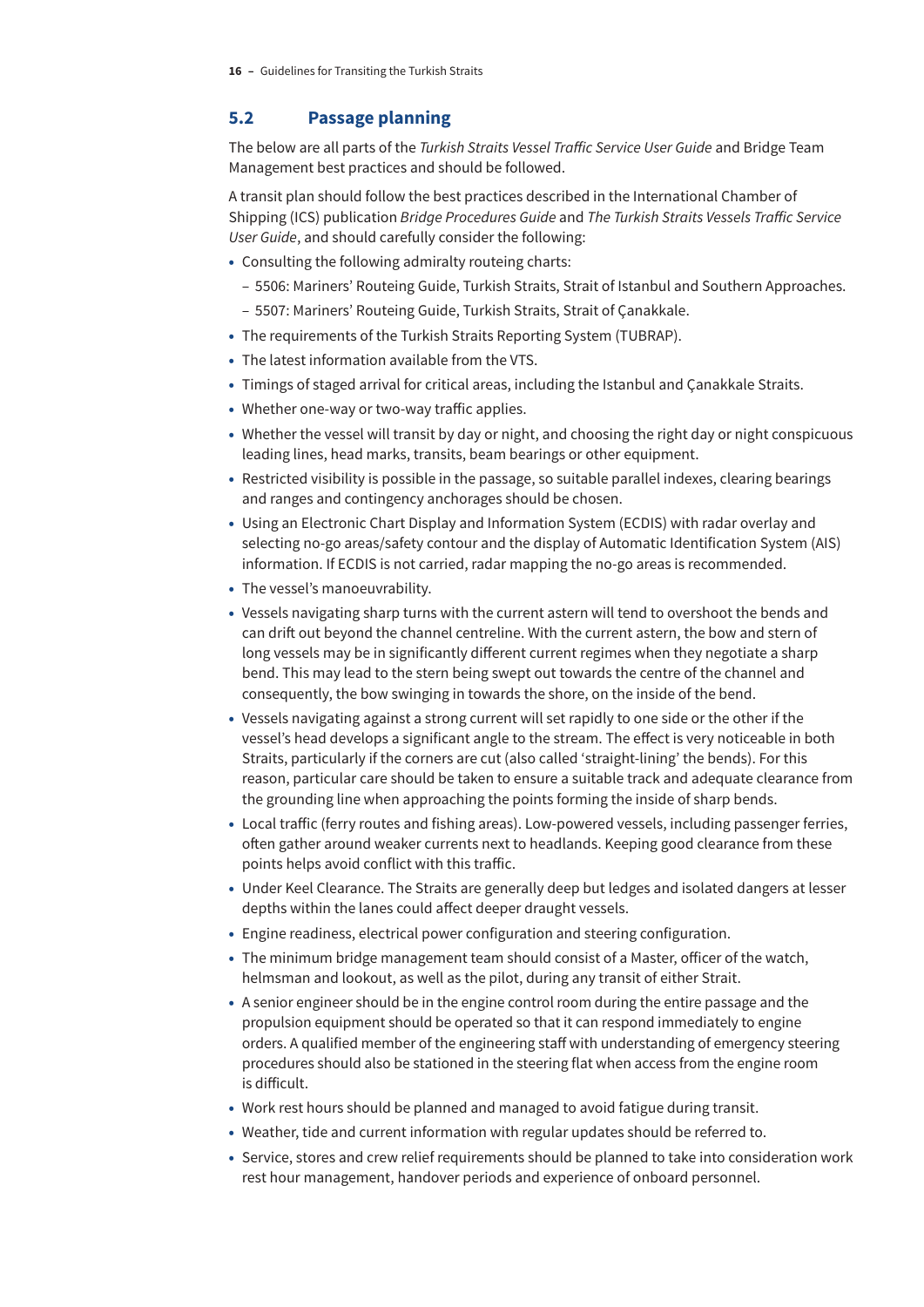- <span id="page-16-0"></span>• Because the many sharp turns in the Straits can obscure navigational aids, parallel indexing should always be used to monitor the vessel's progress against the passage plan, even if ECDIS is fitted. The use of Radar Interface Overlay is recommended.
- The passage plan must be prepared well before the pilot joins and discussed in detail with the pilot after boarding. Pilot boarding can sometimes be delayed, so the passage plan must allow extra time for this. A full Master/Pilot exchange should take place before the passage is started.
- Unless absolutely necessary, the engine/steering/power configuration should not be changed during a transit of the Istanbul or Çanakkale Strait. Any routine maintenance should be undertaken 24 hours before transit to avoid potential risks of machinery failure.

# **5.3 Recommendations for pilotage service**

Turkish Straits pilots have made a major contribution to safety. However, information from OCIMF members indicates that the Turkish Straits pilotage service could consider further measures such as:

- Creating a formal pilotage scheme, including training and certification.
- Improving Bridge Team Management practices, to ensure the Pilot and Bridge Team work together as one cohesive team. The Master plays a key role in setting that tone during the Master/Pilot exchange:
	- Pilots boarding and disembarking far enough seaward off the entrances to the Straits to allow a proper Master/Pilot exchange to take place before the vessel is committed to entry and facilitate a smooth Master/Pilot handover for safe pilot disembarkation. Historically, the charted position of the pilot station has been moved further into the channel. In addition to this, the pilots board/disembark even further into the channel. Weather conditions play a significant role on boarding/disembarking positions and the Bridge Team needs to assess on a case by case basis to determine the safest position to conduct these operations. As example, it may be sometimes more dangerous if pilot disembarks late and vessel needs to alter course significantly to make a lee.
- These factors should be taken into account:
	- Çanakkale inbound: Pilots tend to board the vessel further inward of the charted pilot boarding position.
	- Çanakkale outbound: Pilots tend to disembark few miles before the pilot station and could lead to misunderstanding with crossing ferries.
	- Istanbul inbound: Pilot boarding position could be shifted further seaward to allow for safe pilot transfer and information exchange.
	- Istanbul outbound: Pilots tend to disembark few miles before the pilot station.
- While the VTS operators and pilots are fluent in English, communication between them takes place in Turkish. This decreases the effectiveness of bridge teams, since the bridge team and any non-Turkish unpiloted vessels in the vicinity will not be able to understand the verbal communications.
- Measures to reduce congestion at or near approaches to the Straits should be considered including optimizing one-way traffic protocols.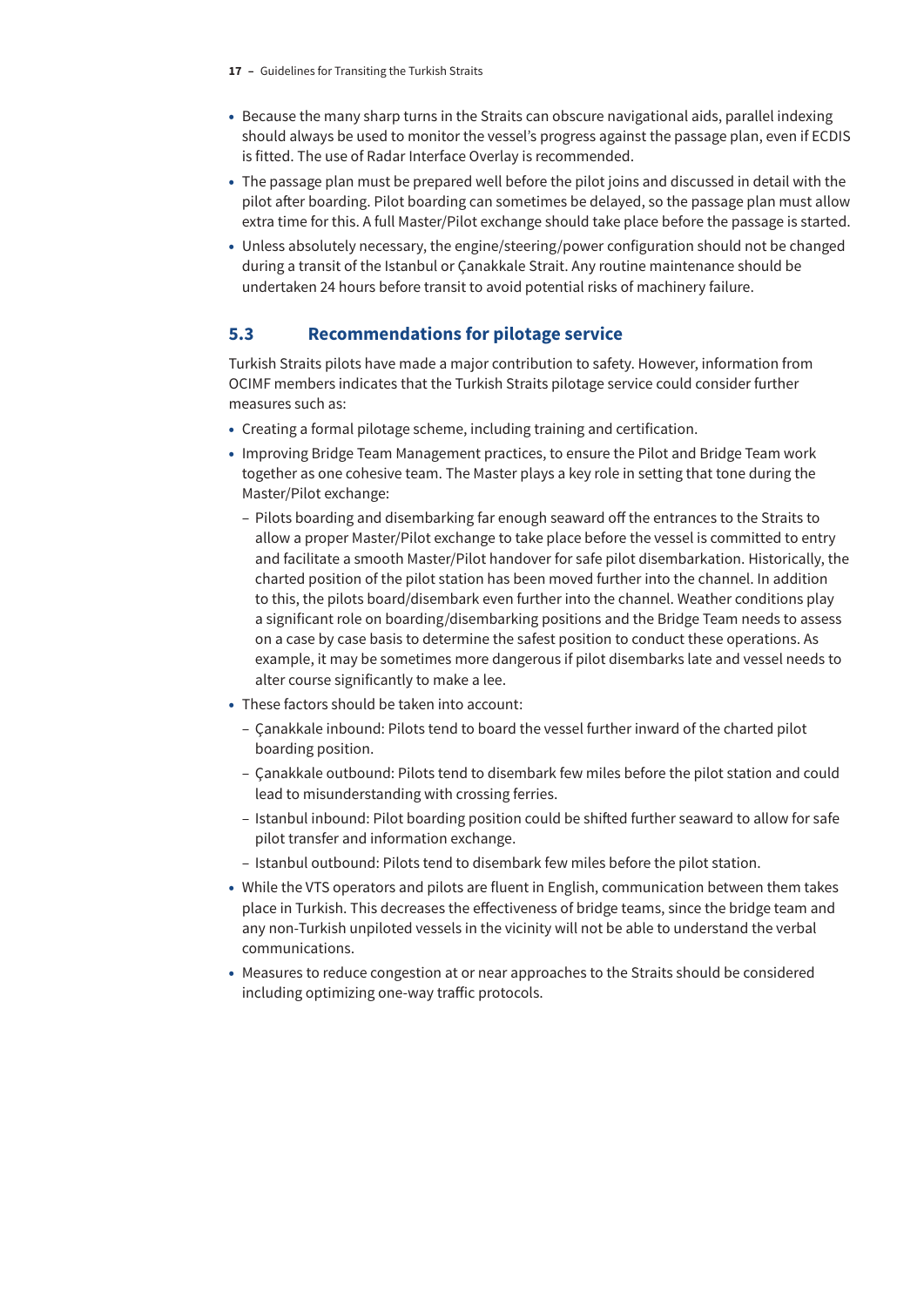# <span id="page-17-0"></span>**6 Emergency services**

### **6.1 Emergency response capabilities**

There are several strategically positioned Emergency Response Vessels (ERVs), tugs and Search and Rescue (SAR) boats in the Straits. These boats can carry out salvage, SAR, firefighting and towage and can respond to marine pollution.

Tier Response Capability definitions:

- Tier 1 events use locally held resources and are less severe spills allowing the containment and addressing by a company's internal spill management team. These accidents tend to be operational in the cause and happen at or near the operator's facility. This team provides the initial response and include trained on-site staff and local contractors.
- Tier 2 spills are accidents which may require national or regional response teams with specialized knowledge to intervene. These events extend outside the operational area of the oil or gas facility. A higher number of people are involved in a Tier 2 response. This team has access to additional training and equipment such as aircraft, communication, and the ability to institute mutual aid agreements between groups and government bodies.
- Tier 3 accidents are global in need for necessary, available, large-scale resource response. Tier 3 spills usually require resources from stockpiles of national or international cooperatives. In most cases, these co-ops will be subject to governmental control. The third tier will respond with industry-controlled, cooperatively-held equipment, stockpiles, and personnel. Examples of the type of common pool resources (CPR) and equipment available with a Tier 3 response include the high-volume aerial dispersant, at-sea and large-scale containment equipment, and specialized shoreline and inland clean-up capabilities. This team can respond to remote drilling sites which may not have access to extended local capabilities. Personnel on this level are equipped to train and direct large numbers of workers through wide-spread logistics.

The Directorate General of Coastal Safety (DGCS) has Tier 1 response capabilities, along with accredited spill response companies through Coastal Safety [https://www.itopf.org/knowledge](https://www.itopf.org/knowledge-resources/countries-territories-regions/countries/turkey/)[resources/countries-territories-regions/countries/turkey/.](https://www.itopf.org/knowledge-resources/countries-territories-regions/countries/turkey/)

These resources have been used at various relatively small oil spills in the Straits. However, the strong currents generally limit how effectively they can contain on-water oil.

The marine terminals in Izmit Bay also have Tier 1 equipment.

There is a substantial quantity of oil spill response equipment in Turkey dedicated to the Baku-Tbilisi-Ceyhan (BTC) pipeline (four bases). However, these are located in the east of the country, and release and mobilization to incidents in the Straits has not been tested.

Currently, there are limited Tier 1 capabilities in country. Even though the responsibility for managing the resources sits with DGCS, they do not have trained personnel to deploy equipment. Few of the local oil companies (TUPRAS) have Tier 1 resources on site to handle small spills.

In the year 2017, the Turkish government (Ministry of Transport) suspended licences for all Tier 2 providers in country following the failed response to few spills in proximity of Istanbul and Izmit. The most up to date information is that 3 companies were able to get the licence back valid for 4 years. They are: MOST, Mare, and Marti. Meke who was previously a leader in the market, has not been able to fulfil the requirements and is not yet fully licenced for Tier 2 events.

The Oil Spill Training Centre has recently opened in Tekirdag (Istanbul), which is meant to serve as a Tier 2 base, training centre and emergency centre. Although this facility has been set up, they did not have any response capabilities as in 2019. This should be rechecked from time to time and in preparation ahead of transits.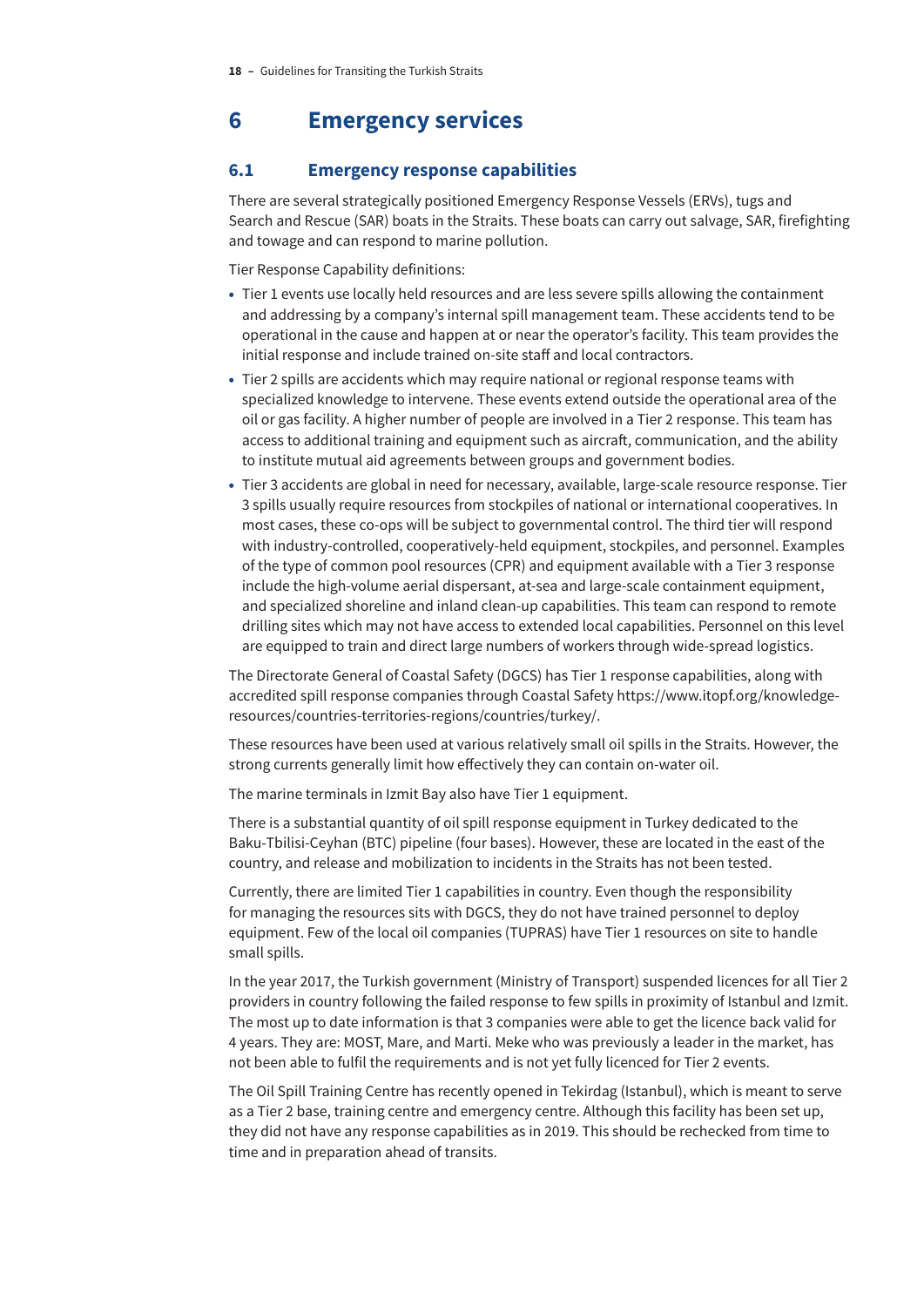### <span id="page-18-0"></span>**6.2 Oil spill response**

The Emergency Response Law (Pollution of the Marine Environment in Oil and Other Harmful Substances in Cases of Emergency Response and Compensation of Losses under the Law on the Principles relating to Goods and Services Procurement Regulations) was adopted in 2015 to respond to marine pollution from oil and other substances. The Ministry of Environment is the general authority on this subject and is responsible for the spill response along with other various projects that are related. One of these various projects underway include the development of a national contingency plan, including risk assessment, sensitivity mapping and the establishment of regional centres for pollution response. It is unlikely that any major spill could be contained using the current local resources.

The Oil Spill Response Limited (OSRL) base in Southampton, UK would be the primary source for international resources in case of any major (Tier 3) incidents for some OCIMF's members, possibly supported from their Bahrain base with additional resources from Briggs in Baku, SEACOR at BTC and SESMEKE in Ceyhan.

OSRL is a global Tier 3 oil spill response provider with bases strategically positioned around the globe. OSRL's capability includes surface and subsea response equipment resources to enable a response strategy to be mounted for any oil spill scenario using any of the recognised oil spill response techniques. In addition to the equipment resources OSRL's highly trained response personnel remain ready to travel globally at short notice to perform a wide range of activities to support the incident response. Members of OSRL can access these services at any time in accordance with the Service Level Agreement (SLA) which sets out what member can expect, as summarised below. Please note that OSRL can respond to non-member or third party incidents, but the response is not guaranteed and is subject to greater costs as laid out in their scale of fees.

# **6.3 Salvage**

The DGCS has exclusive rights to provide salvage services in the Turkish Straits. Salvors cannot operate without permission of the Turkish DGCS. The DGCS has a limited number of salvage tugs that operate out of different locations in the Straits.

Salvage services are provided on the basis of the Turkish Salvage Agreement (TURKS 2015). It is worth noting that there are differences between the TURKS salvage form and the Lloyd's Standard Form of Salvage, the latest version of which is LOF2020 and is available at [https://www.](https://www.lloyds.com/~/media/files/the-market/tools-and-resources/agency/salvage-arbitration-branch/lof-2020.pdf?la=en) [lloyds.com/~/media/files/the-market/tools-and-resources/agency/salvage-arbitration-branch/](https://www.lloyds.com/~/media/files/the-market/tools-and-resources/agency/salvage-arbitration-branch/lof-2020.pdf?la=en) [lof-2020.pdf?la=en](https://www.lloyds.com/~/media/files/the-market/tools-and-resources/agency/salvage-arbitration-branch/lof-2020.pdf?la=en). Latest version of the Turkish Salvage Agreement is made available on the Turkish Straits Government website at [https://www.kiyiemniyeti.gov.tr/userfiles/editor/pdf/](https://www.kiyiemniyeti.gov.tr/userfiles/editor/pdf/turks2015_en.pdf) [turks2015\\_en.pdf](https://www.kiyiemniyeti.gov.tr/userfiles/editor/pdf/turks2015_en.pdf).